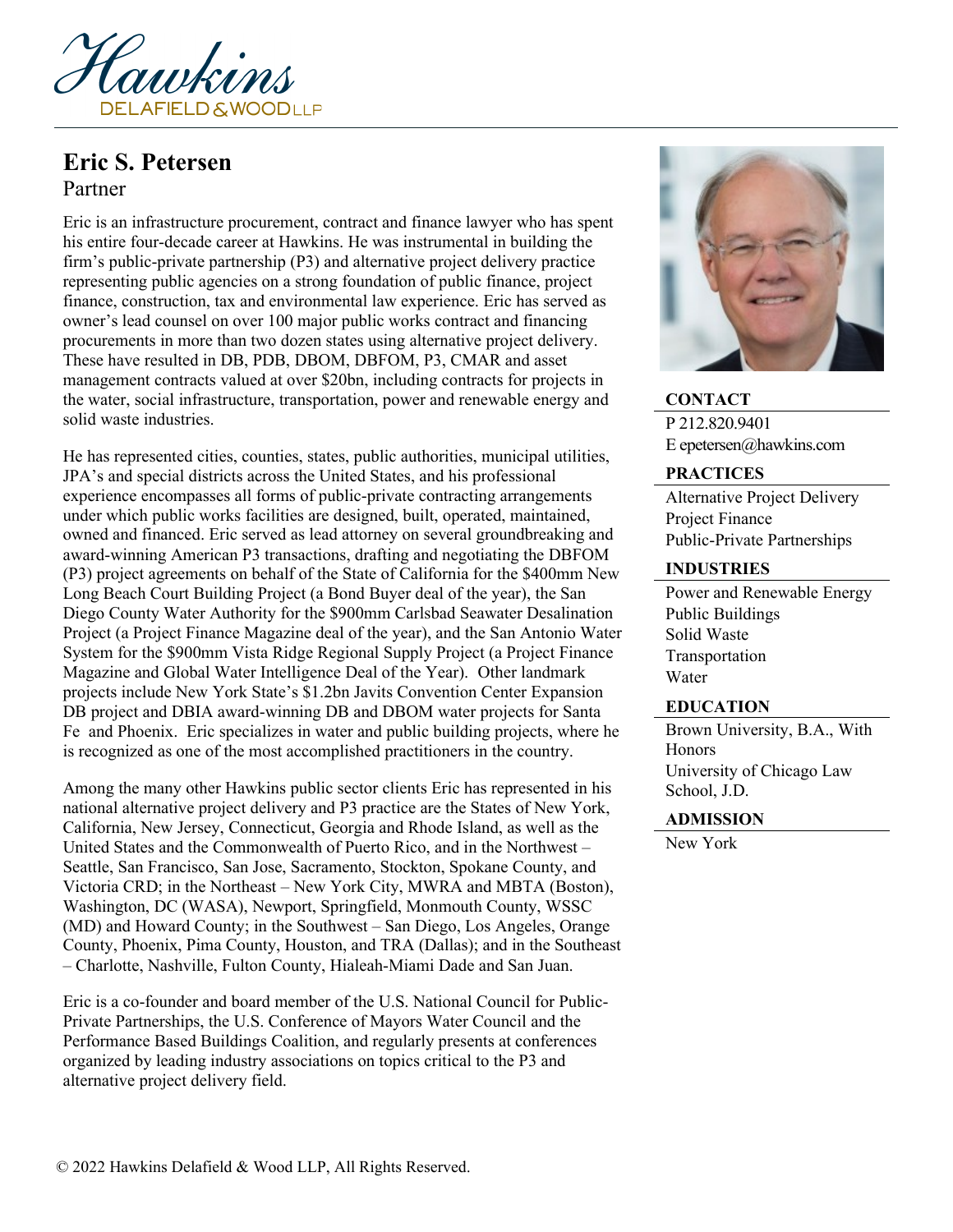- **Overview of New Infrastructure Development Contracting Approaches** North America Development Bank
- **Private Money and Alternative Project Delivery** Underground Infrastructure Management
- **Water and Wastewater Project Privatization** The Bond Buyer
- **Design-Build-Operate: 21st Century Public Works Contracting** International City Managers Association
- **Water System Contract Management** Metropolitan Washington Council of Governments
- **Alternative Project Delivery for Municipal Infrastructure** National Association of State Treasurers
- **The Competitive Transformation of the Water Business** American Society of Civil Engineers
- **P3 Water Project Contract Law Update** National Council of Public-Private Partnerships
- **The Growing Market for Private Management and Financing of Municipal Assets** World Bank
- **Comprehensive Contract Management of Water and Wastewater Systems** Federation of Canadian Municipalities
- **Private Financing of Public Infrastructure** Lorman Education Services
- **Enhancing Competition in Municipal Water Utility Operations** Government Development Bank of Puerto Rico
- **Private Tollroads and Tax Exempt Bonds** American Road and Transportation Builders Association
- **Private Infrastructure Financing** Oregon Public Infrastructure Commission
- **P3 for New Water Infrastructure: Prospects and Promise** United States Conference of Mayors
- **Negotiating The Ultimate Contract** Municipal Waste Management Association
- **Procuring Design-Build-Operate-Maintain Contract Servicers** Pennsylvania Bar Institute
- **Evaluating and Choosing Between CMAR and Design-Build Delivery Options** Texas Council of Engineering Companies
- **Performance-Based Infrastructure** Judicial Council of California
- **Legal, Risk and Contract Considerations in Alternative Project Delivery** American Water Works Association
- **Fundamental Structural Innovation in Design-Build Contracting** Design-Build Institute of America

## **PUBLICATION**

- Co-author of "Tax-exempt Financing for P3 Projects" *Public Works Financing*
- Bringing Creativity to Public Private Partnership Contracts *American Water Intelligence*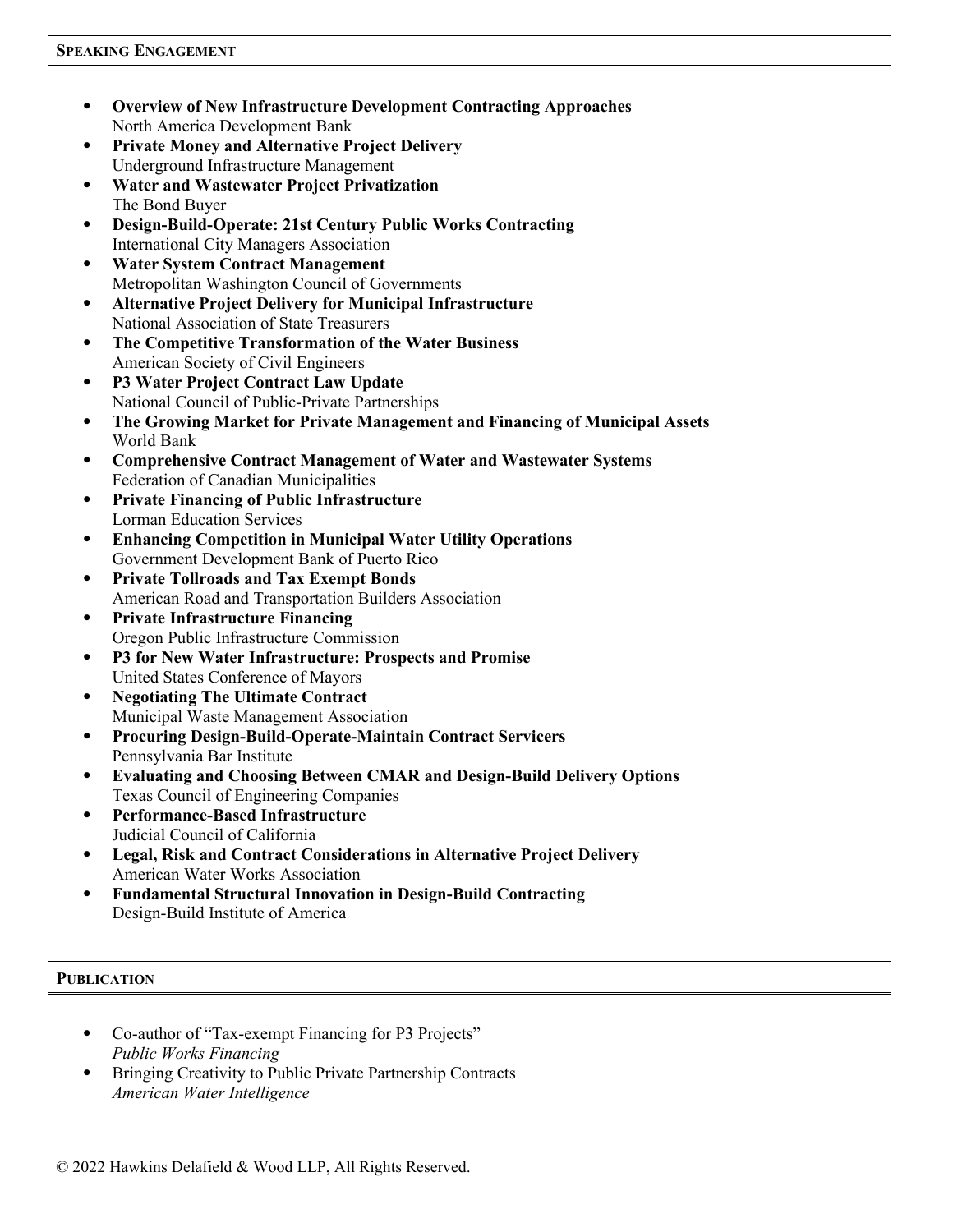Editor of Thomas Jefferson's Light and Liberty, Reflections on the Pursuit of Happiness *The Modern Library, Random House, New York*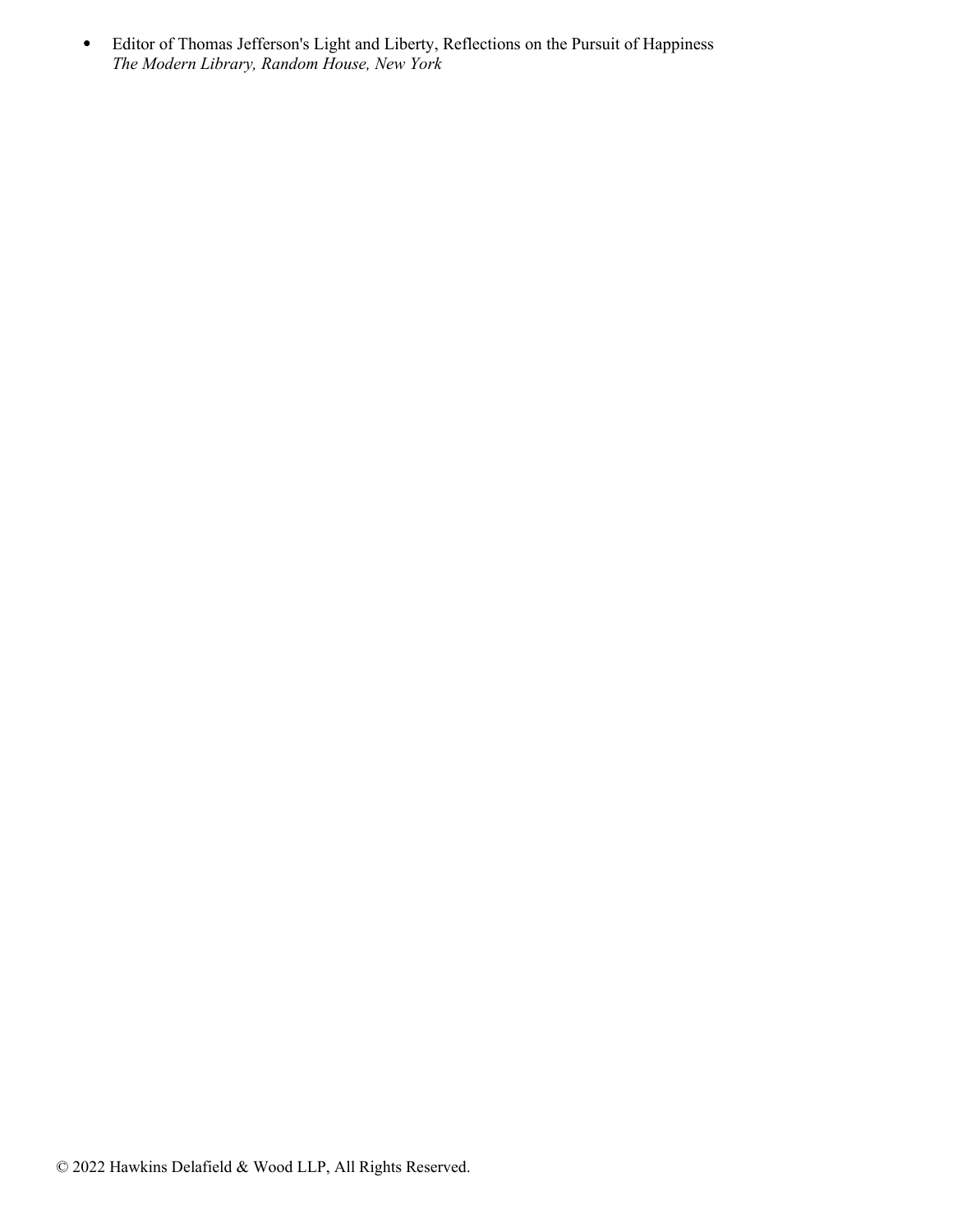| <b>Social Infrastructure Projects</b>                                                                                                                                                                                                                                                                                                                                                                                                                                                                                   | <b>Transportation Projects</b>                                                                                                                                                                                                                                                                                                                                                                                                                                      |
|-------------------------------------------------------------------------------------------------------------------------------------------------------------------------------------------------------------------------------------------------------------------------------------------------------------------------------------------------------------------------------------------------------------------------------------------------------------------------------------------------------------------------|---------------------------------------------------------------------------------------------------------------------------------------------------------------------------------------------------------------------------------------------------------------------------------------------------------------------------------------------------------------------------------------------------------------------------------------------------------------------|
| <b>State of California - New Long Beach Court Building</b><br>(DBFOM-P3)                                                                                                                                                                                                                                                                                                                                                                                                                                                | <b>State of Arizona - Superstition Freeway Project (DBFOM-</b><br>P3)                                                                                                                                                                                                                                                                                                                                                                                               |
| Houston, TX – Justice Complex Project (DBFOM-P3)<br>Howard County, MD - Court Building Project (DBFOM-<br>P3)<br>City of New York - Various Design-Build Public Buildings<br>and Improvements (DB)<br><b>State of New York - Consolidated Laboratory Project</b><br>(DBFOM-P3)<br><b>State of New York – Javits Convention Center Expansion</b><br>Project (DB)<br>San Francisco, CA – Citywide Fiber Optic Broadband                                                                                                   | <b>Massachusetts Bay Transportation Authority -</b><br>Automated Fare Collection System Project (DBFOM-P3)<br>State of New Jersey - New Jersey Turnpike P3 Project<br>(Concession-P3)<br>Government of Poland - A2 Autostrada Project (DBFOM-<br>P3)<br>Port Authority of NY and NJ - LaGuardia Airport Central<br>Terminal Building (DBFOM-P3) (Lender's Counsel)<br>State of Rhode Island - RhodeWorks Statewide Bridge<br>Reconstruction Program (Truck Tolling) |
| Project (DBFOM-P3)<br>Travis County, TX - Travis County Civil and Family<br>Courthouse (DB/DBFOM-P3)                                                                                                                                                                                                                                                                                                                                                                                                                    |                                                                                                                                                                                                                                                                                                                                                                                                                                                                     |
|                                                                                                                                                                                                                                                                                                                                                                                                                                                                                                                         |                                                                                                                                                                                                                                                                                                                                                                                                                                                                     |
| <b>Water Projects</b><br>Treatment Project (DBOM)                                                                                                                                                                                                                                                                                                                                                                                                                                                                       | <b>Wastewater Projects</b><br>Hialeah and Miami, FL - Groundwater Desalination Water Bergen County, NJ - Wastewater Treatment Project (Asset<br>Management)                                                                                                                                                                                                                                                                                                         |
| Houston, TX - Water Treatment Project (Progressive DB)<br><b>Klamath River Renewal Corporation (CA and OR) -</b><br>Dam Removal and Habitat Restoration Project (DB)<br>Lawrence, MA - Water Treatment Project (DBOM)<br><b>Massachusetts Water Resources Authority, MA -</b><br>Norembaga Covered Water Storage Project (DB)<br>New York, NY - Croton Water Treatment Project and<br>Catskills-Delaware Water Treatment Project (Asset<br>Management)<br>Phoenix, AZ - Lake Pleasant Water Treatment Project<br>(DBOM) | <b>Cranston, RI - Wastewater Treatment and Biosolids</b><br>Management Project (DBFOM-P3)<br>Fulton County, GA - Camp Creek Wastewater Treatment<br>Project (DBOM)<br>Holyoke, MA - Wastewater Treatment and CSO Project<br>(DBFOM-P3)<br>Lynn, MA - Wastewater Treatment and CSO Projects<br>(DBOM)<br>Naugatuck, CT - Wastewater Treatment and Biosolids<br>Management Project (DBFOM-P3)<br><b>Newport, RI - Wastewater Treatment Project (DBOM)</b>             |

**San Antonio Water System, TX** – Vista Ridge Regional Water Supply Project (DBFOM-P3)

**Spokane County, WA** - Wastewater Treatment Project (DBOM)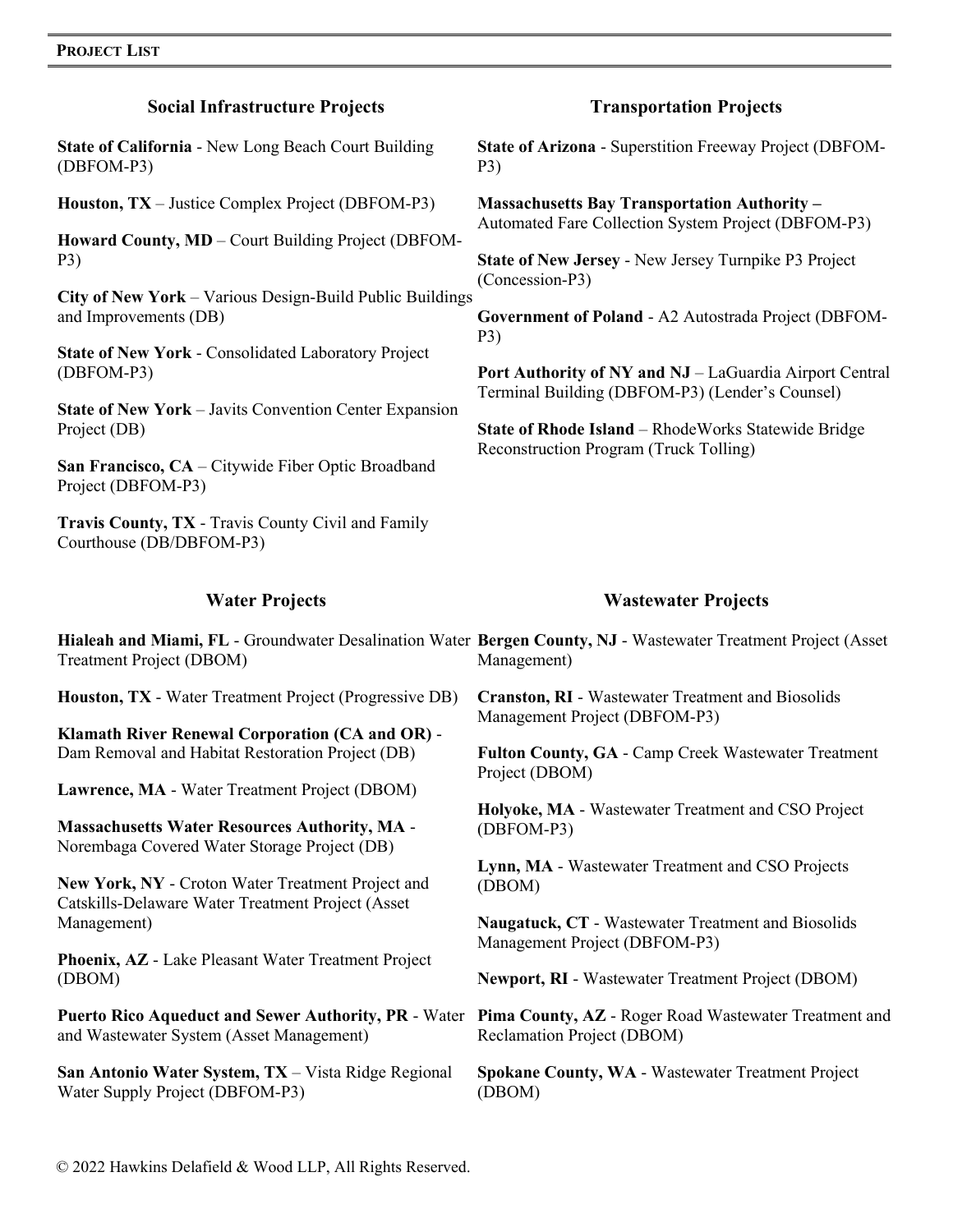**San Antonio Water System, TX** - Groundwater Desalination Water Treatment Project (CMAR)

**San Diego County Water Authority, CA** - Carlsbad Seawater Desalination Project (DBFOM-P3)

**San Diego County Water Authority, CA** - Twin Oaks Valley Water Treatment Project (DBOM)

**San Diego County Water Authority, CA** - Olivenhain Water Pipeline Project (DB)

**San Jose Water Company, CA** - Water Treatment Project (Progressive DB)

**San Juan Capistrano, CA** - Groundwater Desalination Water Treatment Project (DBOM)

**Santa Fe, NM** - Buckman Direct Diversion Project (DB)

**Seattle, WA** - Tolt River Water Treatment Project (DBOM)

**Southern Nevada Water Authority, NV** - Water Pipeline Project (DB)

**Waterbury, CT** - Water Project (Asset Management)

**Woodland and Davis, CA** - Surface Water Treatment Project (DBOM)

**Burlington County, NJ** - Biosolids Project (DBOM)

**Central Contra Costa Sanitary District, CA** – Biosolids and Bioenergy Project (DBFOM-P3)

**Charlotte, NC** - Biosolids Management Project (DB/Service Contract).

**Fresno, CA** - Biosolids Management Project (DBOM)

**Massachusetts Water Resources Authority** - Fore River Biosolids Management Project (Asset Management)

**Padre Dam Municipal Water District, CA** – Biosolids Management Project (DB)

**Rockland County, NY** - Biosolids Project (DBOM)

**Sacramento Regional County Sanitation District, CA** - Biosolids Management Project (DBFOM-P3)

**San Diego, CA** - Landfill Gas Co-Generation Project (DBFOM-P3)

**Springfield, MA** - Wastewater Treatment Project (DBOM)

**Stockton, CA** - Wastewater Treatment Project (DBOM)

**Victoria Capital Region District, British Columbia, Canada** - Wastewater Treatment Project (DBF)

**Wilsonville, OR** - Wastewater Treatment Project (DBOM)

#### **Biosolids and Bioenergy Projects Solid Waste and Energy Projects**

**Anaheim, CA** - Municipal Solid Waste Franchise Project (Service Contract)

**Broome County, NY** - Waste-to-Energy Project (DBOM)

**Connecticut Resources Recovery Authority, CT** - Bridgeport Waste-to-Energy Project (DFBOM-P3)

**State of Georgia - Hazardous Waste Management Project (DBFOM-P3)**

**Halifax, Nova Scotia, Canada** - Waste-to-Energy Project (DBFOM-P3)

**Huntington, NY** - Waste-to-Energy and Materials Recovery Projects (DBFOM-P3)

**Los Angeles, CA** - Waste-to-Energy Project (DBFOM-P3)

**Mojave Desert JPA, CA** - Materials Recovery Facility (DBOM)

**Monmouth County, NJ** - Waste-to-Energy and Materials